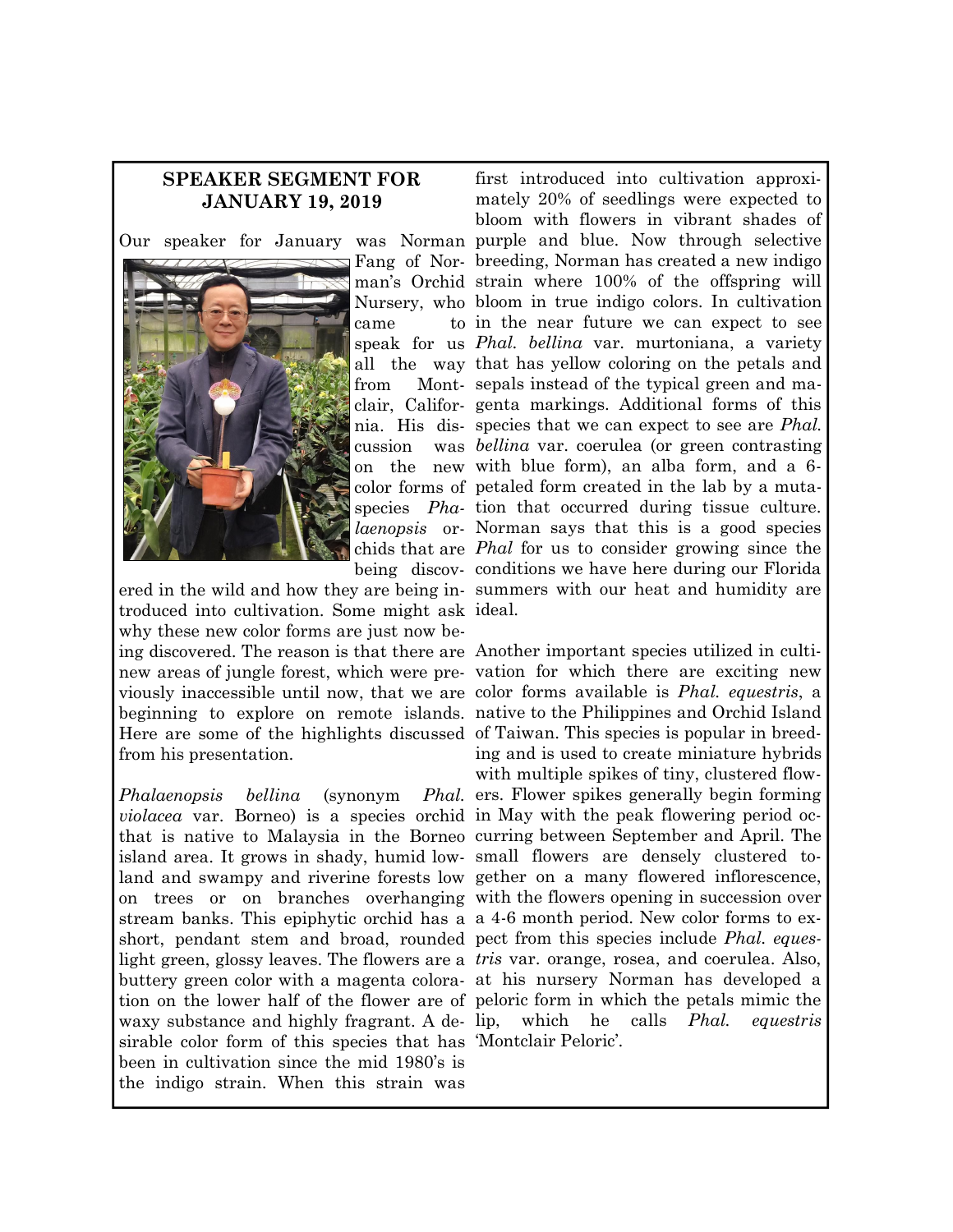## **Speaker Segment Continued for January 19,2019**

*gigantea* is the largest known *Phalaenopsis*  on the lip of the flower. This species protion on the islands the plants found in these the lip changes or darkens as the flower ages. two areas differ from one another in both leaf shape and flower color form. In its na-One of Norman's favorites is *Phal. schilleri*growth thus, reaching its enormous size. cultivation Norman is responsible for intro-Recently a true alba form with smaller, sil-ducing the silver leaved variety of this spefor oil production. This new to cultivation plant stay small and have a very ornamenquin *Phals*), thick flower substance with a being made to cross it with *Phal. philippin*diamond dust texture, and producing *ensis* and *Phal. schilleriana*. rounder, fuller floral segments.

*Phalaenopsis lobbii* is a charming miniature species that is found from the eastern Himalayas to Indochina. Typically forms found in cultivation are coming from cooler growing areas in Nepal and northern Thailand. Now because of changes in commerce and access to jungle regions in North Vietnam warm growing species of *Phal. lobbii*  have been discovered revealing new color forms. The new warmer growing varieties

A native to the jungles of Indonesia *Phal.*  feature deeper shades of yellows and orange species named for the giant size of its duces a few flowered inflorescence bearing leaves, which can grow to over two feet in between 3-7 flowers that open sequentially. length on a mature plant. There are two ar-They can flower more than once a year but eas, Sumatra and Sumba Islands, in the flowering occurs most often in the spring. jungles of Indonesia where this orchid is The flowers are relatively large compared to typically found. Due to evolution and isola-the size of the plant and the flower color of

tive habitat the reason that this plant *ana*, a species native to the Philippines with reaches such a large size is due to its expo-striking tiger stripped foliage. This orchid sure to constant heat and humidity in its produces large displays of arching, pendant jungle habitat – even at night the tempera-inflorescences with fragrant rose colored ture can still be 85°F. This plant does not flowers between February and March. A always bloom every year due to fluctuations darker color form of *Phal. schilleriana*, var. in diurnal temperature changes and there-purpurata, has been discovered within a fore puts its efforts towards continuous new area of the Philippines. Also, new to ver leaves was discovered in the jungles of cies from a stock plant owned by one of his Indonesia by a collector during land clearing friends for over 30 years. The silver leaved of forests to make way for palm plantations variety is unique in that the leaves of the alba (or green) form is very exciting to grow-tal look. Another important mottled leaved ers since it has proven easier and faster to species also from the Philippines is *Phal.*  grow than the regular color forms. *Phal. gi-stuartiana*. This species is often utilized in *gantea* is a very important species in hy-hybridization and it is where we get all of bridization. This species is capable of pass-our French-spotted *Phalaenopsis*. Now a ing along several desirable traits to its hy-yellow form of *Phal. stuartiana* has been brids including spotted flowers (our harle-discovered, and already preparations are